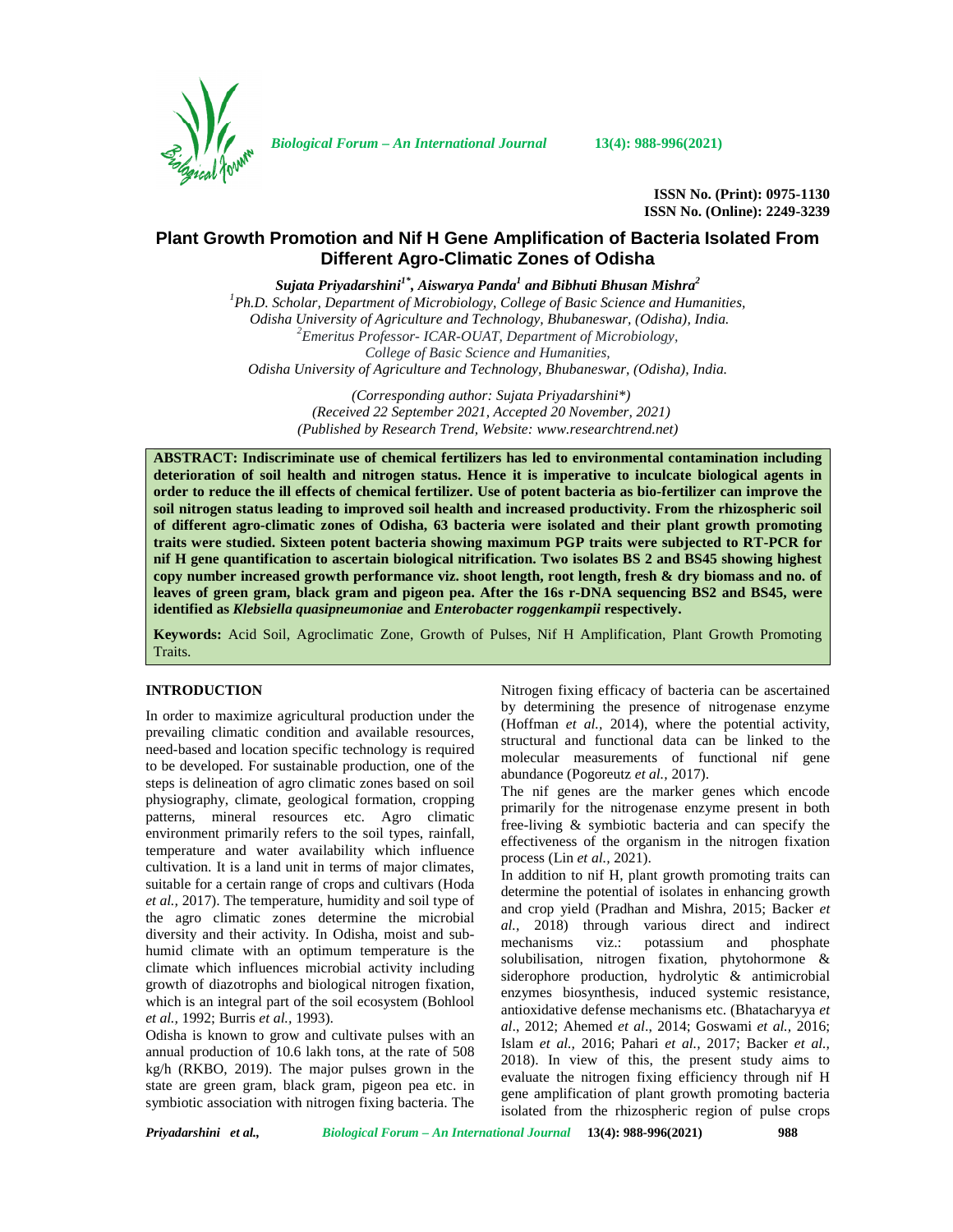from different agro-climatic zones of Odisha and their effect on growth of different pulse crops.

### **MATERIALS AND METHODS**

#### *A. Collection of samples*

Soil samples from the rhizospheric region of green gram, black gram and pigeon pea were collected aseptically from various pulse hubs situated in different agro-climatic zones of Odisha and subjected to physico chemical analysis. The experiment was conducted during the year 2018-19, in the laboratory of Department of Microbiology, CBSH, OUAT, Microbiology, CBSH, OUAT, Bhubaneswar, Odisha, India.

# *B. Isolation and Screening of PGPR traits*

Soil samples were serially diluted, cultured in Nutrient agar plates and incubated at 37°C for 48 hrs. A total of 63 bacteria were isolated and named as BS 1 to BS 63. The obtained rhizobacterial isolates were screened further for various plant growth promoting traits. Organisms with maximum plant growth promoting traits were taken for the further study.

#### *C. Characterization and the identification of the isolates*

Freshly cultured colonies of 16 isolates showing maximum PGP were subjected to gram reactivity and biochemical characterization by Bergey's manual of Determinative bacteriology (Holt *et al.,* 1994; Gupta *et al.,* 2000). The bacterial isolates were subjected to different pH ranging from 5-7 and temperature ranging from 15, 28, 37 and 50°C (Enebe and Babalola, 2018). They were also grown onto nutrient agar medium amended with 2% NaCl to study their salinity tolerance (Upadhyay and Singh, 2014).

#### *D. Extraction and purification of DNA*

The 16 bacterial isolates were subjected to DNA extraction. The cultures were inoculated in sterile luria bertani broth and incubated at  $35 \pm 2$ °C for 72 hrs and DNA was extracted using the bacterial DNA extraction kit (Sigma-Aldrich-GDI3 MSDS), quantified through Nano-3100 Analytical Spectrophotometer and kept at - 80°C for further analysis.

# *E. Quantification of nifH gene copy number by Realtime PCR*

NifH gene copy numbers were quantified and measured in Real-time polymerase chain reaction (RT-PCR) (Quant Studio® 5, Singapore) by the addition of an intercalating fluorescent dye SYBR® Premix Ex Taq™ (Takara Bio Inc., Japan). Quantitative PCR (qPCR) protocol was carried out using universal primer sets (in 10 μM concentration) *nifH-*R (5′TTGTTSGCSGCRTACATSGCCATCAT3′) and *nifH-*F

#### (5 AAAGGYGGWATCGGYAARTCCACCAC3′)

(Kumar *et al.,* 2019; Rosch *et al.,* 2002).

*Priyadarshini et al., Biological Forum – An International Journal* **13(4): 988-996(2021) 989** Quality of plasmid DNA was quantified and evaluated through Nano-3100 (Analytical®) spectrophotometer and sequenced thereafter. To evaluate and assess the copy number of *nifH* gene, plasmid DNA was diluted and a standard was prepared ranging from  $3 \times 10^{1}$  to  $3 \times 10^8$  copies. The nif H copies were calculated from a

standard constructed by plotting plasmid DNA concentrations versus quantification cycles which produced linear  $R^2 > 0.97$  standard curve.

### *F. Effect of potential isolates on growth performances of pulses*

Two organisms with maximum nif H gene copy numbers were taken to study their effect on growth performance of green gram, black gram and pigeon pea under pot culture. Three treatments viz., 1. Seed treatment with soil application of the bacterial culture (T1), 2. Seed treated with the bacterial culture (T2) and 3. Soil treated with the bacteria culture (T3). A control set was run with only garden soil only (C). Total 2kg of sterile soil was taken in each pot with soil: water 1:2 in triplicate. The level of water was marked and maintained. Seeds of black gram, green gram and pigeon pea were rinsed with 3% Sodium hypochlorite solution for 3minutes followed by repeated washing with sterile distilled water for about 5-7 times and soaked in 10mL of bacterial suspension  $(10^9 \text{ cftmL})$ amended with 2% Carboxy Methyl Cellulose CMC as an adhesive. Seeds treated with sterile nutrient broth containing CMC were taken as control. Three seeds were sown with 4-5cm depth of soil in each pot and watered. Growth parameters like root and shoot length, number of leaves, total biomass of the plants were observed.

#### *G. Amplification and Evolutionary analysis of 16s r- DNA*

The extracted DNA was sent to Eurofins Genomics India Pvt. Ltd. Bangalore, India, for 16s r-DNA sequencing. The quality of extracted DNA was evaluated on 1.2% gel using 1kb ladder. 16s r-DNA fragments were amplified and a single discrete PCR amplicon band resolved on the agarose gel. The amplified product was then purified in order to remove any contaminants. Forward and reverse DNA sequencing reaction was carried out using BDT v3.1 Cycle sequencing kit on ABI 3730x1 Genetic Analyzer. Consensus of 16s r-DNA was analysed by Bio-Edit software  $v7.0.5.3$ . By using Clustal W v 1.6, the submitted 16s r-DNA sequence of the bacterial isolates were subjected to multiple sequence analysis. The phylogenetic tree was constructed using neighborjoining method (Saitou and Nei, 1987) of MEGA 6.06 (Molecular Evolutionary Genetics Analysis) software (Tamura *et al.,* 2013). Evaluation of the resultant phylogenetic tree topologies were done by bootstrap analysis of neighbor-joining data sets.

#### *H. Statistical Analysis*

The treatments were analysed by ANOVA at a significant level of 5% Tukey's HSD Honestly significant difference.

### **RESULTS AND DISCUSSION**

to  $\frac{1}{2}$  between 22.5-29.8 mV and Electrical Conductivity *A. Physico-chemical analysis of the soil samples* The physico-chemical parameters of the soil samples are depicted in Table 1. The pH of the soil was acidic and ranged between 5.77 to 6.61, redox potential (Eh)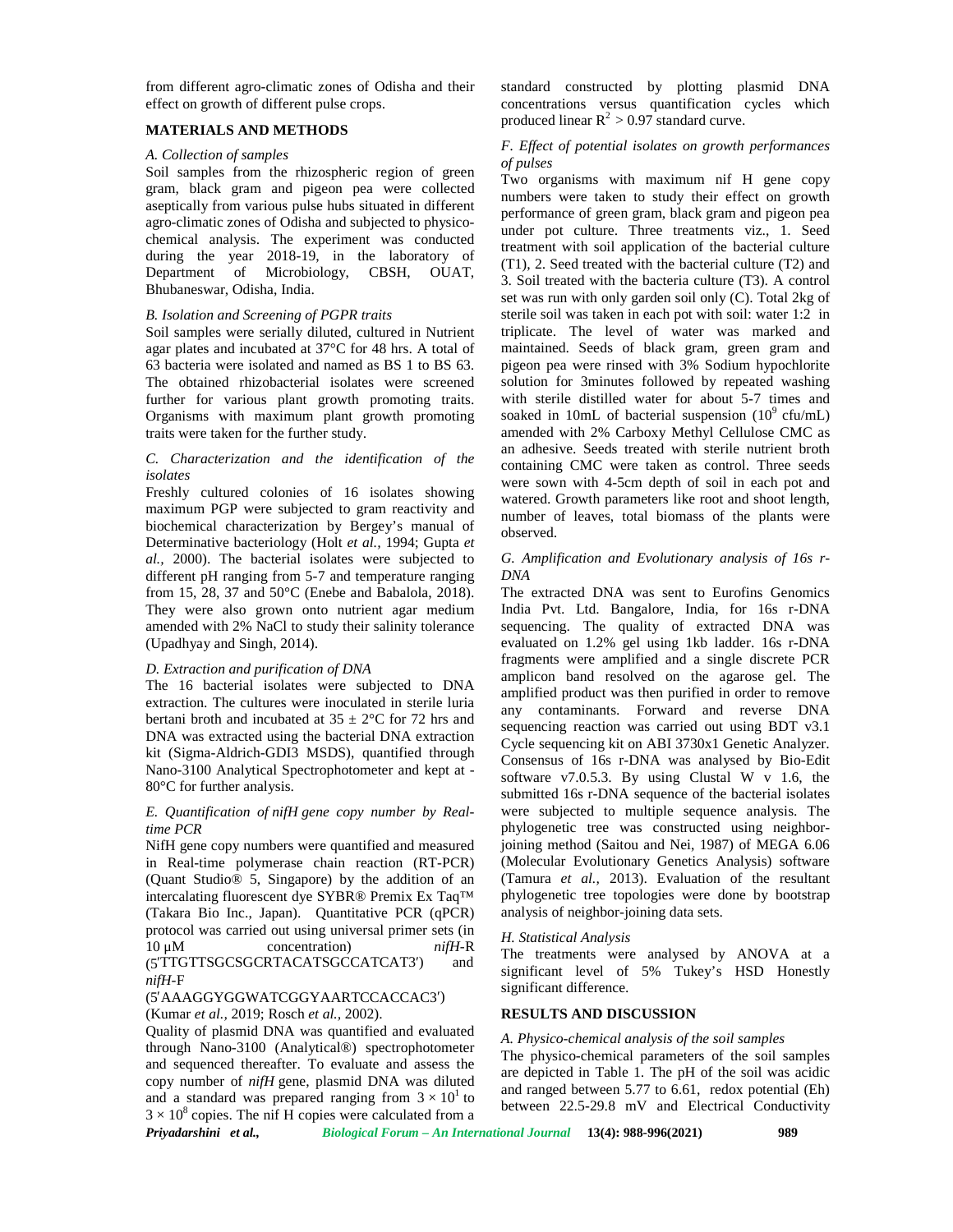0.039-0.088  $dSm^{-1}$ . The TDS levels was reported B. Is between 18.92 – 47.5 ppm. The physico-chemical studies of the soil from different agroclimatic zones depict the soil pH ranging from 6.02 to 6.6 which is considered as acidic. Nayak and Mishra (2014) reported the acidic nature of Odisha soil, and isolated acidophilic bacteria with potential antimycotic activity against phytopathogens (Nayak and Mishra, 2012). With the Eh, EC and TDS in normal range, Dora Neina, (2019) opined that such acidic soil is suitable for crop production.

### *B. Isolation, identification and screening of plant growth promoting traits of the bacterial isolates*

A total number of 63 bacteria were isolated from the rhizospheric region of black gram, green gram and pigeon pea form different agro-climatic zones of Odisha. Of the isolates, 16 showed production of IAA, 12 were phosphate solubilizers, 19 were positive for siderophore production, 59 isolates were positive for ammonia production and no isolate was positive for HCN production. Sixteen isolates exhibiting more PGP traits were further characterized for biochemical assays and also for the detection and quantification of nif H gene (Table 2).

| Soil sample       |       | $Eh$ (mV) | $EC$ (dSm <sup>-1</sup> ) | TDS (ppm) |
|-------------------|-------|-----------|---------------------------|-----------|
| Boudh green gram  | 6.023 | 25.1      | 0.068                     | 32.9      |
| Ganjam black gram | 5.775 | 29.8      | 0.039                     | 18.92     |
| Angul arhar       | 6.457 | 26.5      | 0.081                     | 41.6      |
| Boudh arhar       | 6.174 | 22.6      | 0.041                     | 21.6      |
| Angul black gram  | 6.617 | 22.5      | 0.088                     | 47.5      |
| Ganiam arhar      | 5.979 | 27.5      | 0.047                     | 25.2      |
| Ganjam green gram | 6.065 | 22.5      | 0.087                     | 29.7      |

**Table 1: Physico-chemical analysis of the soil samples.**

**Table 2: Plant growth promoting traits of the 16 potent rhizobacterial isolates.**

| Organism        | Ammonia | <b>IAA</b>               | <b>PSB</b>               | <b>HCN</b>               | Siderophore |
|-----------------|---------|--------------------------|--------------------------|--------------------------|-------------|
| BS <sub>2</sub> | $^{+}$  | $+$                      | $+$                      | $\overline{\phantom{a}}$ | $^{+}$      |
| <b>BS</b> 7     | $^{+}$  | $\overline{\phantom{a}}$ | $+$                      | $\overline{\phantom{a}}$ | $^{+}$      |
| <b>BS</b> 16    | $^{+}$  | $^{+}$                   | $+$                      | $\overline{\phantom{0}}$ | $^{+}$      |
| <b>BS</b> 17    | $^{+}$  | $^{+}$                   | ٠                        | $\overline{\phantom{a}}$ | $^{+}$      |
| <b>BS</b> 19    | $^{+}$  | $^{+}$                   | ٠                        |                          | $^{+}$      |
| <b>BS 24</b>    | $^{+}$  | $^{+}$                   | $+$                      | $\overline{\phantom{0}}$ | $^{+}$      |
| <b>BS 25</b>    | $^{+}$  | $^{+}$                   | $+$                      | $\overline{\phantom{0}}$ | $^{+}$      |
| <b>BS 26</b>    | $^{+}$  | $\overline{\phantom{a}}$ | $+$                      | $\overline{\phantom{a}}$ | $+$         |
| <b>BS 29</b>    | $^{+}$  | $^{+}$                   | $+$                      | $\overline{\phantom{0}}$ | $^{+}$      |
| <b>BS</b> 37    | $^{+}$  | $^{+}$                   | ٠                        |                          | $^{+}$      |
| <b>BS</b> 45    | $^{+}$  | $\overline{\phantom{a}}$ | $+$                      |                          | $^{+}$      |
| <b>BS</b> 46    | $^{+}$  | $^{+}$                   | ٠                        |                          | $^{+}$      |
| <b>BS</b> 50    | $^{+}$  | $^{+}$                   | $+$                      |                          | $^{+}$      |
| <b>BS</b> 51    | $^{+}$  | $\overline{\phantom{a}}$ | $+$                      | $\overline{\phantom{a}}$ | $^{+}$      |
| <b>BS</b> 52    | $^{+}$  | $^{+}$                   | $\overline{\phantom{a}}$ | $\overline{\phantom{0}}$ | $^{+}$      |
| <b>BS</b> 53    | $^{+}$  | $^{+}$                   | $+$                      | $\overline{\phantom{a}}$ | $^{+}$      |

-: Negative +: Positive

The isolates were screened for various plant growth promotion traits. Out of the 63, 16 isolates were IAA positive with BS 2, BS 16, BS 26 and BS 28 showing higher IAA production. Pradhan and Mishra, 2015, reported and quantified IAA production by bacteria isolated from acidic soil of Odisha. They further opined  $C$ . that the isolates increase germination percentage and growth variable of green gram, groundnut and rice.BS 7 showed maximum solubilization of Phosphate in the medium. Ngomle *et al.,* (2014) reported crop rhizospheric bacteria have the potential to solubilise phosphate. Pahari *et al.,* 2017 reported solubilization of phosphate by bacteria isolated from acidic soil; a plant growth promoting trait.

Siderophore are iron (metal) chelating proteins produced by certain bacteria at the rhizospheric region and supplement iron to the crop plant by preventing availability of iron to the soil born fungal pathogens (Loper and Henkels, 1997; Pradhan *et al.,* 2017). The 19 isolates, found positive for siderophore production, can be used to promote growth of crop plants as reported by Pahari *et al.*, (2017). Similarly, the isolates

showing ammonia production can supplement nitrogen to the crop plant (Pahari et al, 2020).

From the biochemical characterization, the 16 potent isolates were identified to be the species of *Klebsiella* sp. and *Enterobacter* sp.

#### *C. Morpho-physiological and biochemical characterization of the isolates*

All the 16 bacteria were found to be gram negative rods in microscopic morphological study. They were subjected to pH tolerance ranging from 5-7, temperature at 15, 28, 37 and  $50^{\circ}$ C (Fig. 1 and 2) and salt tolerance at 2% NaCl. Out of the 16, twelve bacterial isolates were found to be resistant to 2% NaCl (Table 6) with optimum growth in pH 6 at 28°C. Biochemical assays such as catalase, oxidase, nitrate reduction, citrate and carbohydrate utilization etc were studied to ascertain the generic level identification of the isolates (Table 3). The isolates were studied for enzymatic activities and sugar utilization which is depicted in Table 4 and 5.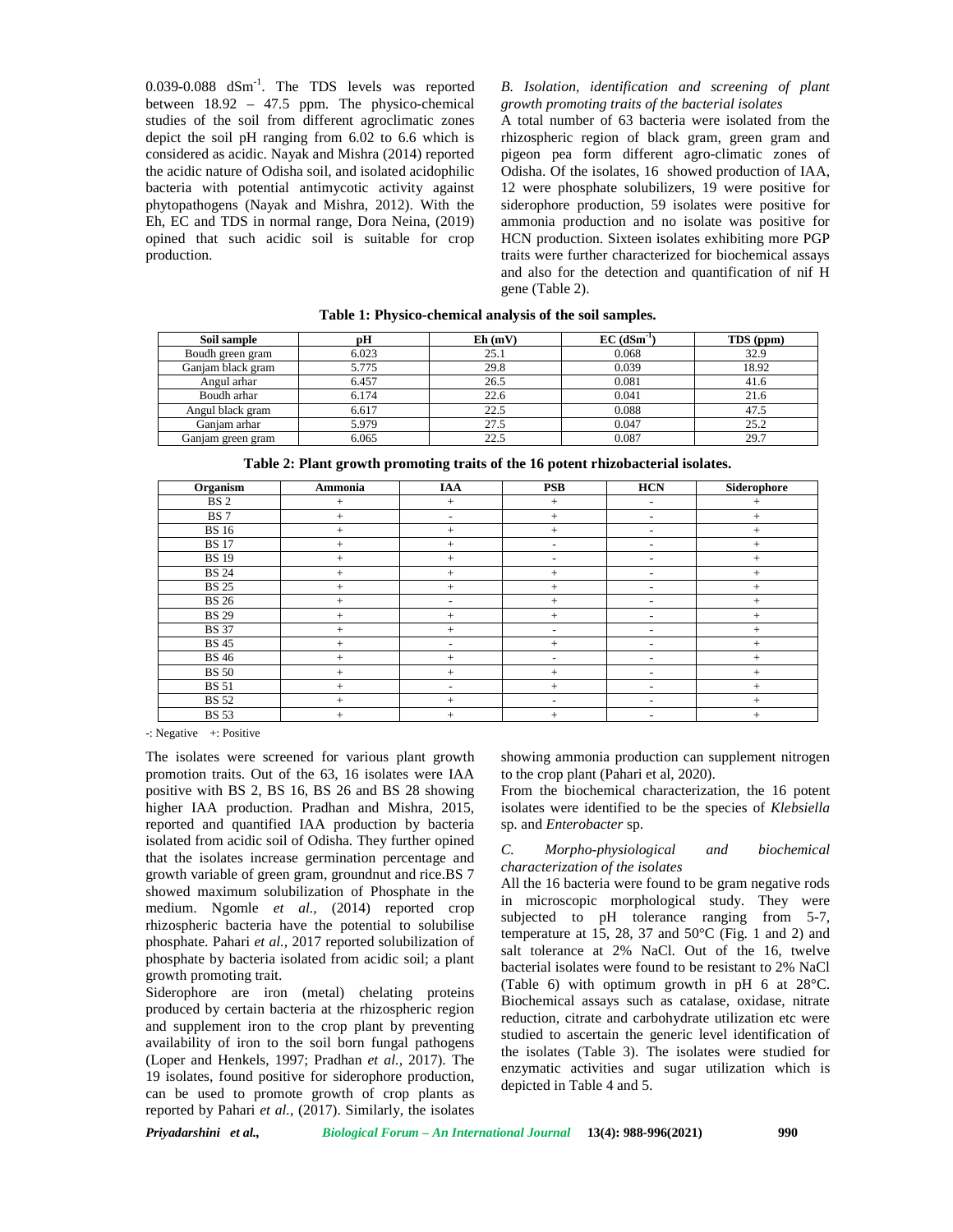

**Fig. 1.** Study of temperature tolerance of the bacterial isolates (Vertical bars represent Standard Error of the Mean values).



**Fig. 2.** Study of pH tolerance of the bacterial isolates (Vertical bars represent Standard Error of the Mean values).

| Table 3: Morphological and biochemical analysis of the 16 potential plant growth promoting rhizobacterial |
|-----------------------------------------------------------------------------------------------------------|
| isolates.                                                                                                 |

| Organism        | Gram<br>staining | Methyl<br>red            | Vogues-<br><b>Proskauer</b> | Indole                   | <b>Citrate</b><br>utilisation | <b>Nitrate</b><br>reduction | <b>ONPG</b>              | <b>TSI</b><br>Gas/<br>slant/<br>butt | <b>TTC</b>               |
|-----------------|------------------|--------------------------|-----------------------------|--------------------------|-------------------------------|-----------------------------|--------------------------|--------------------------------------|--------------------------|
| BS <sub>2</sub> | -ve rods         | $+$                      | $\overline{\phantom{a}}$    | $\overline{\phantom{a}}$ | $^{+}$                        | $^{+}$                      | $^{+}$                   | $+$ / $RY$                           | $^{+}$                   |
| <b>BS</b> 7     | -ve rods         | $+$                      | $\overline{\phantom{a}}$    | $\overline{\phantom{a}}$ | $+$                           | $\overline{\phantom{a}}$    | $^{+}$                   | $+$ / $RY$                           | $^{+}$                   |
| <b>BS</b> 16    | -ve rods         | -                        | $\overline{\phantom{a}}$    | $\overline{\phantom{a}}$ | $+$                           | $\overline{\phantom{a}}$    | $^{+}$                   | $+$ / $RY$                           | $^{+}$                   |
| <b>BS</b> 17    | -ve rods         | $\overline{\phantom{0}}$ | $\overline{\phantom{a}}$    | $\overline{\phantom{a}}$ | $^{+}$                        | $\overline{\phantom{a}}$    | $^{+}$                   | $-RY$                                | $^{+}$                   |
| <b>BS</b> 19    | -ve rods         | ۰                        | $\overline{\phantom{a}}$    | $\overline{\phantom{a}}$ | $\overline{\phantom{a}}$      | $+$                         | $^{+}$                   | $-RY$                                | $\overline{\phantom{0}}$ |
| <b>BS 24</b>    | -ve rods         | $+$                      | ٠                           | $\overline{\phantom{a}}$ | $\overline{\phantom{a}}$      | $^{+}$                      | $^{+}$                   | $-RY$                                | $^{+}$                   |
| <b>BS 25</b>    | -ve rods         | $\overline{\phantom{0}}$ | $\overline{\phantom{0}}$    | $\overline{\phantom{a}}$ | $\overline{\phantom{a}}$      | $^{+}$                      | $^{+}$                   | $+$ / $RY$                           | $^{+}$                   |
| <b>BS 26</b>    | -ve rods         | $\overline{\phantom{0}}$ | $\overline{\phantom{a}}$    | $\overline{\phantom{a}}$ | $^{+}$                        | $^{+}$                      | $^{+}$                   | $+$ / $RY$                           | $^{+}$                   |
| <b>BS 29</b>    | -ve rods         | $\overline{\phantom{a}}$ | $\overline{\phantom{a}}$    | $\overline{\phantom{a}}$ | $^{+}$                        | $+$                         | $^{+}$                   | $-RY$                                | $+$                      |
| <b>BS</b> 37    | -ve rods         | $+$                      | $\overline{\phantom{a}}$    | $\overline{\phantom{a}}$ | $+$                           | $+$                         | $^{+}$                   | $+$ / $RY$                           | $^{+}$                   |
| <b>BS</b> 45    | -ve rods         | $+$                      | $\overline{\phantom{a}}$    | $\overline{\phantom{a}}$ | $^{+}$                        | $^{+}$                      | $^{+}$                   | $+$ / $RY$                           | $+$                      |
| <b>BS</b> 46    | -ve rods         | $\overline{\phantom{0}}$ | $\overline{\phantom{a}}$    | $\overline{\phantom{a}}$ | $^{+}$                        | $+$                         | $^{+}$                   | $-RY$                                | $+$                      |
| <b>BS</b> 50    | -ve rods         | $\overline{\phantom{0}}$ | $\overline{\phantom{a}}$    | $\overline{\phantom{a}}$ | $\overline{\phantom{a}}$      | $\overline{\phantom{a}}$    | $^{+}$                   | $+$ / $RY$                           | $\overline{\phantom{0}}$ |
| <b>BS</b> 51    | -ve rods         | $\overline{\phantom{0}}$ | $\overline{\phantom{0}}$    | $\overline{\phantom{a}}$ | $\overline{\phantom{a}}$      | $^{+}$                      | $^{+}$                   | $+$ / $RY$                           | $^{+}$                   |
| <b>BS</b> 52    | -ve rods         | $\overline{\phantom{0}}$ | $\overline{\phantom{a}}$    | $\overline{\phantom{a}}$ | $^{+}$                        | $^{+}$                      | $\overline{\phantom{0}}$ | $+$ / $RY$                           | $^{+}$                   |
| <b>BS</b> 53    | -ve rods         | $\overline{\phantom{a}}$ | $\overline{\phantom{a}}$    | $\overline{\phantom{a}}$ | $^{+}$                        | $+$                         | $\overline{\phantom{a}}$ | $+$ / $RY$                           | $^{+}$                   |

-: negative; +: positive; R: red; Y: yellow

**Table 4: Enzymatic analysis of the 16 potent plant growth promoting rhizobacterial isolates.**

| Organism        | Oxidase                  | Catalase | <b>Urease</b><br>24h/72h | Amylase                  | Lysine<br>decarboxylase  | <b>Arginine</b><br>decarboxylase | Gelatinase               | <b>Caseinase</b>         |
|-----------------|--------------------------|----------|--------------------------|--------------------------|--------------------------|----------------------------------|--------------------------|--------------------------|
| BS <sub>2</sub> | $^{+}$                   | $+$      | $+/-+$                   | $+$                      | $+$                      | $+$                              | $+$                      | ۰                        |
| <b>BS</b> 7     | $\overline{\phantom{0}}$ | $+$      | $-/+ +$                  | $^{+}$                   | $+$                      | $+$                              | $\overline{\phantom{a}}$ | $\overline{\phantom{0}}$ |
| <b>BS</b> 16    | $\overline{\phantom{a}}$ | $+$      | $++/++$                  | $^{+}$                   | $^{+}$                   | $^{+}$                           | $\overline{\phantom{a}}$ | $\overline{\phantom{0}}$ |
| <b>BS</b> 17    | $\overline{\phantom{0}}$ | $+$      | $-/++$                   | $+$                      | $\overline{\phantom{a}}$ | $^{+}$                           | $^{+}$                   | $\overline{\phantom{a}}$ |
| <b>BS</b> 19    | $\overline{\phantom{a}}$ | $+$      | $-/+ +$                  | $\overline{\phantom{0}}$ | $\overline{\phantom{a}}$ | $^{+}$                           | $\overline{\phantom{a}}$ | $\overline{\phantom{0}}$ |
| <b>BS</b> 24    | $\overline{\phantom{a}}$ | $+$      | $-/+$                    | $\overline{\phantom{0}}$ | $\overline{\phantom{a}}$ | $^{+}$                           | $\overline{\phantom{a}}$ | $\overline{\phantom{0}}$ |
| <b>BS 25</b>    | $+$                      | $+$      | $++/++$                  | $+$                      | $\overline{\phantom{a}}$ | $^{+}$                           | $^{+}$                   | $\overline{\phantom{0}}$ |
| <b>BS</b> 26    | $+$                      | $+$      | $-/+ +$                  | $\overline{\phantom{a}}$ | $^{+}$                   | $+$                              | $+$                      | $\overline{\phantom{0}}$ |
| <b>BS 29</b>    | $\overline{\phantom{a}}$ | $+$      | $++/++$                  | $\overline{\phantom{a}}$ | $^{+}$                   | $+$                              | $\overline{\phantom{a}}$ | $\overline{\phantom{0}}$ |
| <b>BS</b> 37    | $\overline{\phantom{a}}$ | $+$      | $-/+$                    | $+$                      | $\overline{\phantom{a}}$ | $+$                              | $\overline{\phantom{a}}$ | $\overline{\phantom{0}}$ |
| <b>BS</b> 45    | $\overline{\phantom{a}}$ | $+$      | $-/+$                    | $+$                      | $\overline{\phantom{a}}$ | $^{+}$                           | $\overline{\phantom{a}}$ | $\overline{\phantom{0}}$ |
| <b>BS</b> 46    | ٠                        | $+$      | $-/+ +$                  | ٠                        | $\overline{\phantom{a}}$ | $^{+}$                           | $\overline{\phantom{a}}$ | $\overline{\phantom{0}}$ |
| <b>BS</b> 50    | $^{+}$                   | $+$      | $++/++$                  | $+$                      | $^{+}$                   | $^{+}$                           | $\overline{\phantom{a}}$ | $\overline{\phantom{0}}$ |
| <b>BS</b> 51    | $^{+}$                   | $+$      | $-/+ +$                  | $^{+}$                   | $^{+}$                   | $^{+}$                           | $+$                      | $\overline{\phantom{0}}$ |
| <b>BS</b> 52    | $+$                      | $+$      | $-/++$                   | $\overline{\phantom{a}}$ | $^{+}$                   | $^{+}$                           | $\overline{\phantom{a}}$ | -                        |
| <b>BS</b> 53    | $^{+}$                   | $+$      | $++/++$                  | $\overline{\phantom{0}}$ | $^{+}$                   | $+$                              | $\overline{\phantom{a}}$ | $\overline{\phantom{0}}$ |

-: negative +: positive ++: highly positive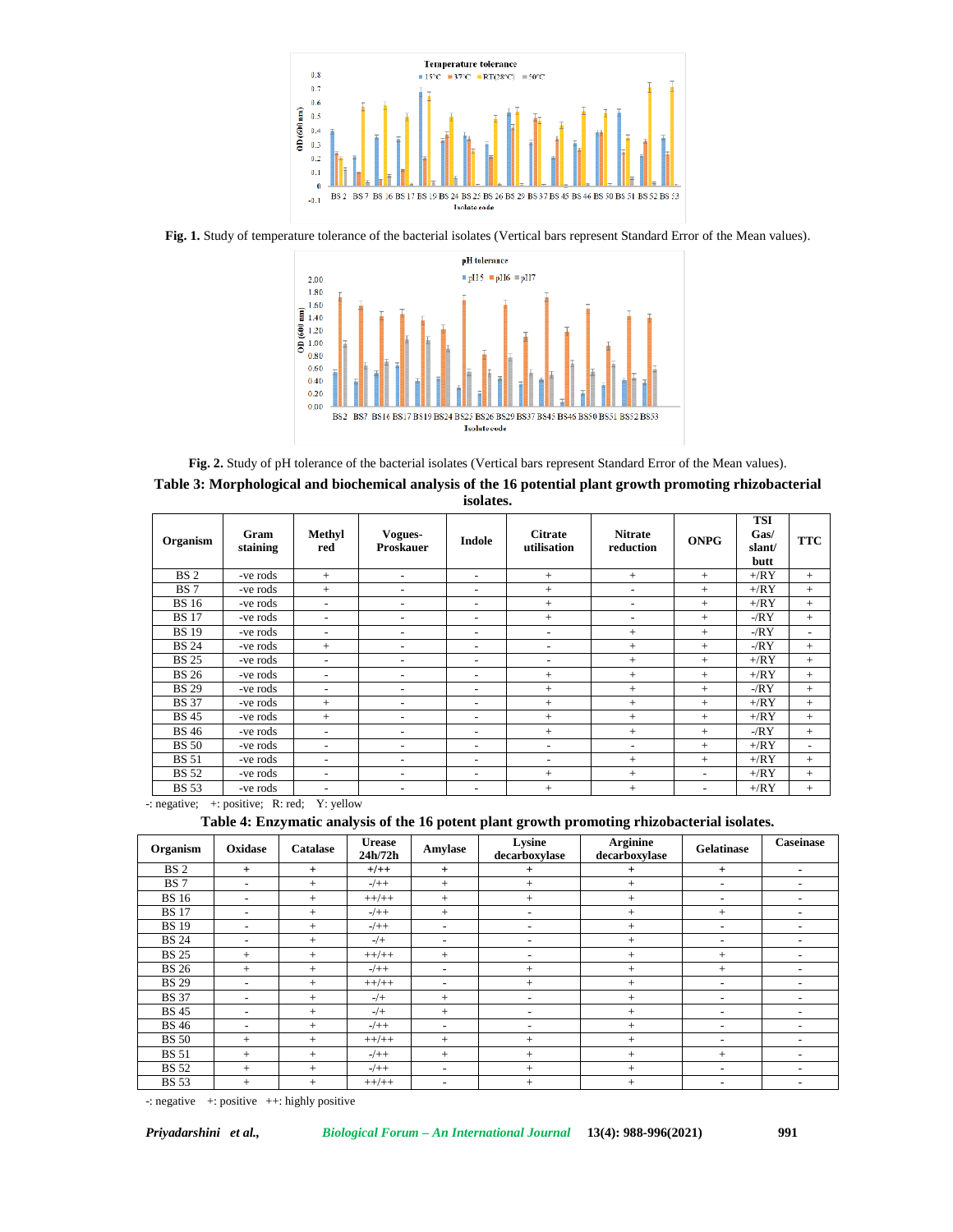| Table 5: Sugar utilization of the 16 potent plant growth promoting rhizobacterial strains. |  |  |
|--------------------------------------------------------------------------------------------|--|--|
|                                                                                            |  |  |

| Organism        | <b>Glucose</b> | Lactose | <b>Sucrose</b> | <b>Maltose</b> | <b>Inositol</b>          | <b>Dulcitol</b> | <b>Arabinose</b> | Fructose | <b>Dextrose</b>          | <b>Mannitol</b> |
|-----------------|----------------|---------|----------------|----------------|--------------------------|-----------------|------------------|----------|--------------------------|-----------------|
| BS <sub>2</sub> | $+$            | $^{+}$  | $+$            | $^{+}$         | $+$                      | $+$             | $+$              | $+$      | $+$                      | $+$             |
| BS <sub>7</sub> | $+$            | $+$     | $+$            | $^{+}$         | $+$                      | $+$             | $+$              | $+$      | $+$                      | $+$             |
| <b>BS</b> 16    | $+$            | $+$     | $+$            | $^{+}$         | $+$                      | $+$             | $+$              | $+$      | $+$                      | $+$             |
| <b>BS</b> 17    | $\blacksquare$ | $+$     | $+$            | $^{+}$         | $\overline{\phantom{0}}$ | $+$             | $+$              | $+$      | $+$                      | $+$             |
| <b>BS</b> 19    | $^{+}$         |         | $+$            | $^{+}$         | $^{+}$                   | $+$             | $+/gas$          | $^{+}$   | $+$                      | $+$             |
| <b>BS 24</b>    | $\blacksquare$ | $+$     | $+$            | $^{+}$         | $+$                      | $+$             | $^{+}$           | $^{+}$   | $+$                      | $+$             |
| <b>BS 25</b>    | $+$            | $+$     | $+$            | $^{+}$         | $+$                      | $+$             | $+$              | $+$      | $+$                      | $+$             |
| <b>BS 26</b>    | $^{+}$         | $+$     | $+$            | $^{+}$         | $+$                      | $+$             | $+/gas$          | $+$      | $+$                      | $+$             |
| <b>BS 29</b>    | ٠              | $+$     | $+$            | $^{+}$         | ۰                        | $+$             | $^{+}$           | $+$      | $+$                      | $+$             |
| <b>BS</b> 37    | $+$            |         | $+$            | $^{+}$         | $+$                      | $+$             | $+$              | $^{+}$   | $+$                      | $+$             |
| <b>BS 45</b>    | $^{+}$         | $^{+}$  | $+$            | $^{+}$         | $+$                      | $+$             | $^{+}$           | $+$      | $+$                      | $+$             |
| <b>BS</b> 46    | $+$            | $+$     | $+$            | $^{+}$         | $+$                      | $+$             | $+$              |          | $\overline{\phantom{a}}$ |                 |
| <b>BS</b> 50    | $^{+}$         | $+$     | $+$            | $^{+}$         | $+$                      | $+$             | $+/gas$          | $+$      | $+$                      | $+$             |
| <b>BS</b> 51    | $+$            | $+$     | $+$            | $^{+}$         | $+$                      | $+$             | $+$              | $+$      | $+$                      | $+$             |
| <b>BS</b> 52    | $^{+}$         | $^{+}$  | $+$            | $^{+}$         | $+$                      | $+$             | $+/gas$          | $+$      | $+$                      | $+$             |
| <b>BS</b> 53    | $^{+}$         | $+$     | $+$            | $^{+}$         | $+$                      | $+$             | $+/gas$          | $^{+}$   | $+$                      | $+$             |

-: negative +: positive gas: gas production observed

### *D. Absolute quantification of nif H gene*

The nitrogen fixing ability of the isolated bacteria was assessed through a quantitative estimation of the nif H gene. The efficiency of fixing the atmospheric nitrogen can be determined by absolute quantification of nif H gene through qPCR wherein, maximum copy numbers indicated their efficiency for effective BNF (Kumar *et al.,* 2020). The two strains with highest copy numbers of nif H, BS2 and BS45 were found potent for efficient BNF and were selected for pot culture application.

Out of the 16, 5 isolates BS2, BS25, BS26, BS29 and BS45showed maximum nif H copy numbers. By plotting with best three points of plasmid DNA concentrations *versus* critical threshold (*Ct* mean), the gene copy number (nifH) per mL culture was calculated from a linear standard curve ( $R^2 = 0.987$ ), where slope m= -2.382 (Fig. 3-5).



**Fig. 3.** nif H gene quantification in the 16 potent rhizobacterial isolates (Vertical bars represent Standard Error of the Mean values).



#### *E. Pot culture experiment*

A significant improvement in the growth parameters and plant biomass was obtained after the bacterial inoculation. Three types of treatments were demonstrated viz., dual inoculation with seed and soil treated with the bacterial culture (T3), seed treated with the bacterial culture (T2) and soil treated with the bacteria culture (T3).With respect to control, treatment- 1 (T1: soil + seed inoculation) in case of green gram, black gram and pigeon pea, depicted better results than the other treatments. With a significant increase in



**Fig. 4.** Standard curve for nif H gene. **Fig. 5.** nif H amplification and quantification.

growth parameters, the dual inoculation technique where both, the seed and soil, are treated with the bacterial culture can apparently be practiced effectively. The combined PGPR attributes of the bacterial isolates which enhanced the plant growth by effective production of siderophores, phosphate solubilisation as well as IAA and other enzymes (Pereira *et al.,* 2016).The increased biomass, root and shoot length, nodulation efficacy and other growth parameters indicated the efficiency of the strains to help with the increment in yield and productivity.

| Privadarshini et al |  | Biological Forum – An International Journal 13(4): 988-996(2021) |  | 992 |
|---------------------|--|------------------------------------------------------------------|--|-----|
|---------------------|--|------------------------------------------------------------------|--|-----|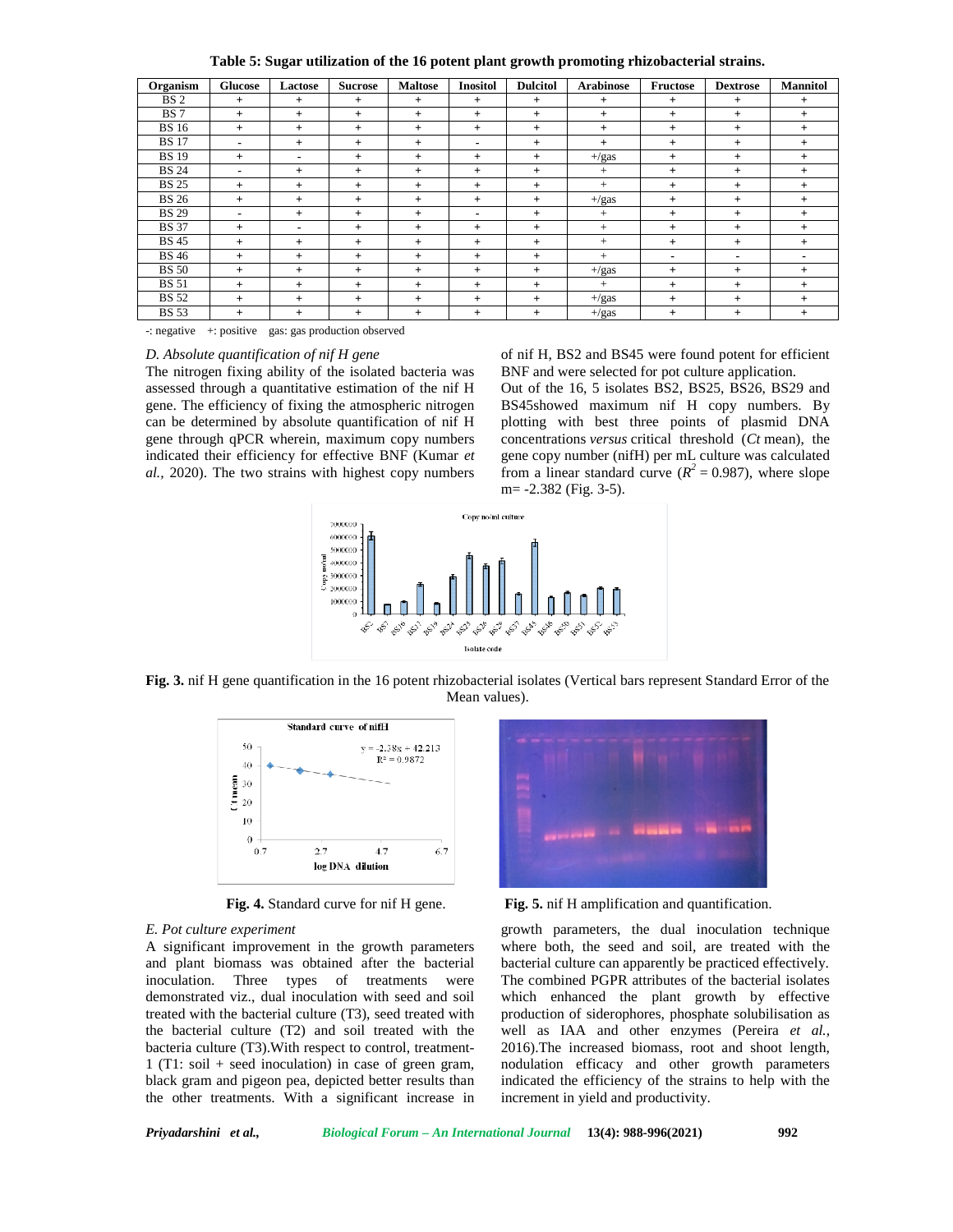| Organism        | <b>Observation</b>   |
|-----------------|----------------------|
| BS <sub>2</sub> | Resistant            |
| <b>BS</b> 7     | No growth/ sensitive |
| <b>BS</b> 16    | Resistant            |
| <b>BS</b> 17    | Resistant            |
| <b>BS</b> 19    | Resistant            |
| <b>BS 24</b>    | Resistant            |
| <b>BS 25</b>    | Resistant            |
| <b>BS 26</b>    | Resistant            |
| <b>BS 29</b>    | Resistant            |
| <b>BS</b> 37    | No growth/sensitive  |
| <b>BS</b> 45    | Resistant            |
| <b>BS</b> 46    | Resistant            |
| <b>BS</b> 50    | Resistant            |
| <b>BS</b> 51    | Resistant            |
| <b>BS</b> 52    | Resistant            |
| <b>BS</b> 53    | Resistant            |

**Table 6: 2% NaCl salinity tolerance of the 16 potent plant growth promoting rhizobacteria.**

The organisms BS2, BS45 portraying maximum nif H gene expression were taken for pot experiment with green gram, black gram and pigeon pea. Effect of the isolates on their root length, shoot length, biomass of root and shoot and no. of leaves are presented in Table 7, 8 and 9. With respect to control, treatment-1 (T1: soil + seed inoculation) in case of green gram, black gram and pigeon pea, depicted better results than the other treatments. In green gram under T1, BS2 showed highest shoot length (+91.30%), root length (+115.23%), fresh weight (+186.86%) and dry weight (+146.42%) whereas BS45 showed maximum no. of leaves (+58.70%). In case of black gram under T1 shoot length (+76.23%), root length (+72.53%), fresh weight (+328.03%), dry weight (+422.9%) and no. of leaves (+98.36%) was maximum in case of BS2. The result of pot experiment in case of pigeon pea was also similar to others as under T1, BS2 depicted maximum shoot length (+33.25%), root length (+49.31%), fresh weight (+102.95%), dry weight (+42.30%)& no. of leaves  $(+76.14\%)$ 

### *F. Molecular identification and phylogenetic analysis of the isolates*

Molecular identification of the two potent isolates: BS2 & BS45 was done by 16s r-RNA DNA sequencing.

Consensus sequence of 16s r-RNA was obtained from the forward and reverse sequence data with help of Aligner software, and further analysis was carried out through BLAST search tool of NCBI GenBank for identification of bacterial isolates.

From the molecular sequencing and multiple sample similarity tree the isolates BS2 & BS45 are identified as species of *Enterobacter roggenkampii* Ed-982 and *Klebsiella quasipneumoniae* KP18-31 respectively and the phylogenetic tree is given in Fig. 6. They are present either in the soil or as endophytic organisms and help in boosting the plant growth promotion through various mechanisms. Neilson *et al.,* (1976) showed the nitrogen fixing ability of the *Enterobacteriaceae* by estimation of acetylene reduction assay. An *et al*., (2017) isolated *Enterobacter* sp. from maize roots, which resulted in being an opportunistic endophytic diazotroph. Kreutzer *et al*., 1991 showed the genetic characterization of nitrogen fixation in *Enterobacter* strains isolated from the rhizospheric soil of cereals.

Streicher *et al.*, (1974) reported on the regulation of nitrogen fixation in *Klebsiella pneumoniae* depicting it as efficient for nitrogenase synthesis. *Enterobacter* has proven to be an efficient microbial consortium for enhancing the growth and production in wheat (Kumar *et al.,* 2014).

| <b>Treatment</b>        | <b>Strain</b>   | <b>Shoot Length</b><br>(in cm)   | <b>Root Length</b><br>(in cm)    | No. of Leaf                      | <b>Fresh Weight</b><br>(in gm)   | Dry Weight<br>(in gm)            |
|-------------------------|-----------------|----------------------------------|----------------------------------|----------------------------------|----------------------------------|----------------------------------|
| <b>No. of Treatment</b> | Control         | $12.3 \pm 0.51$                  | $9.06 \pm 0.58$                  | $15.33 \pm 0.88$                 | $0.99 \pm 0.21$                  | $0.28 \pm 0.07$                  |
| T1                      | BS <sub>2</sub> | $23.53 \pm 3.32$<br>$(+91.30\%)$ | $19.5 \pm 1.65$<br>$(+115.23%)$  | $20+1.73$<br>$(+30.46%)$         | $2.84 \pm 0.19$<br>$(+186.86\%)$ | $0.69 \pm 0.06$<br>$(+146.42\%)$ |
|                         | <b>BS45</b>     | $21.3 \pm 0.60$<br>$(+73.17%)$   | $17.13 \pm 0.78$<br>$(+89.07\%)$ | $24.33 \pm 0.88$<br>$(+58.70\%)$ | $2.42 \pm 0.73$<br>$(+144.44\%)$ | $0.57 \pm 0.17$<br>$(+103.57%)$  |
| T <sub>2</sub>          | BS <sub>2</sub> | $20 \pm 0.87$<br>$(+62.60\%)$    | $16.5 \pm 0.98$<br>$(+82.11\%)$  | $22.66 \pm 0.88$<br>$(+47.8\%)$  | $2.32 \pm 0.72$<br>$(+134.34\%)$ | $0.60 \pm 0.14$<br>$(+114.28\%)$ |
|                         | <b>BS45</b>     | $18.66 \pm 0.87$<br>$(+51.70\%)$ | $15.46 \pm 1.13$<br>$(+70.64\%)$ | $17.66 \pm 1.85$<br>$(+15.19%)$  | $0.63+0.15$<br>$(-36.36%)$       | $0.40 \pm 0.28$<br>$(+42.85%)$   |
| T <sub>3</sub>          | BS <sub>2</sub> | $17.96 \pm 0.39$<br>$(+46.01\%)$ | $15.06 \pm 0.08$<br>$(+66.22\%)$ | $10.33 \pm 0.88$<br>$(-32.61\%)$ | $0.91 \pm 0.17$<br>$(-8.08\%)$   | $0.27 \pm 0.06$<br>$(-3.57%)$    |
|                         | <b>BS45</b>     | $18.13 \pm 0.57$<br>$(+47.39%)$  | $16.16 \pm 0.84$<br>$(+78.36%)$  | $11 \pm 0.57$<br>$(-28.24%)$     | $1.069 + 0.22$<br>$(+7.07%)$     | $0.27 \pm 0.04$<br>$(-3.57%)$    |

**Table 7: Effect of bacterial strains of on the growth performance of green gram in Pot culture method (Values are mean of three samples & ± represent SEM. Values are highly significant at p<0.05 by ANOVA analysis).**

*Priyadarshini et al., Biological Forum – An International Journal* **13(4): 988-996(2021) 993**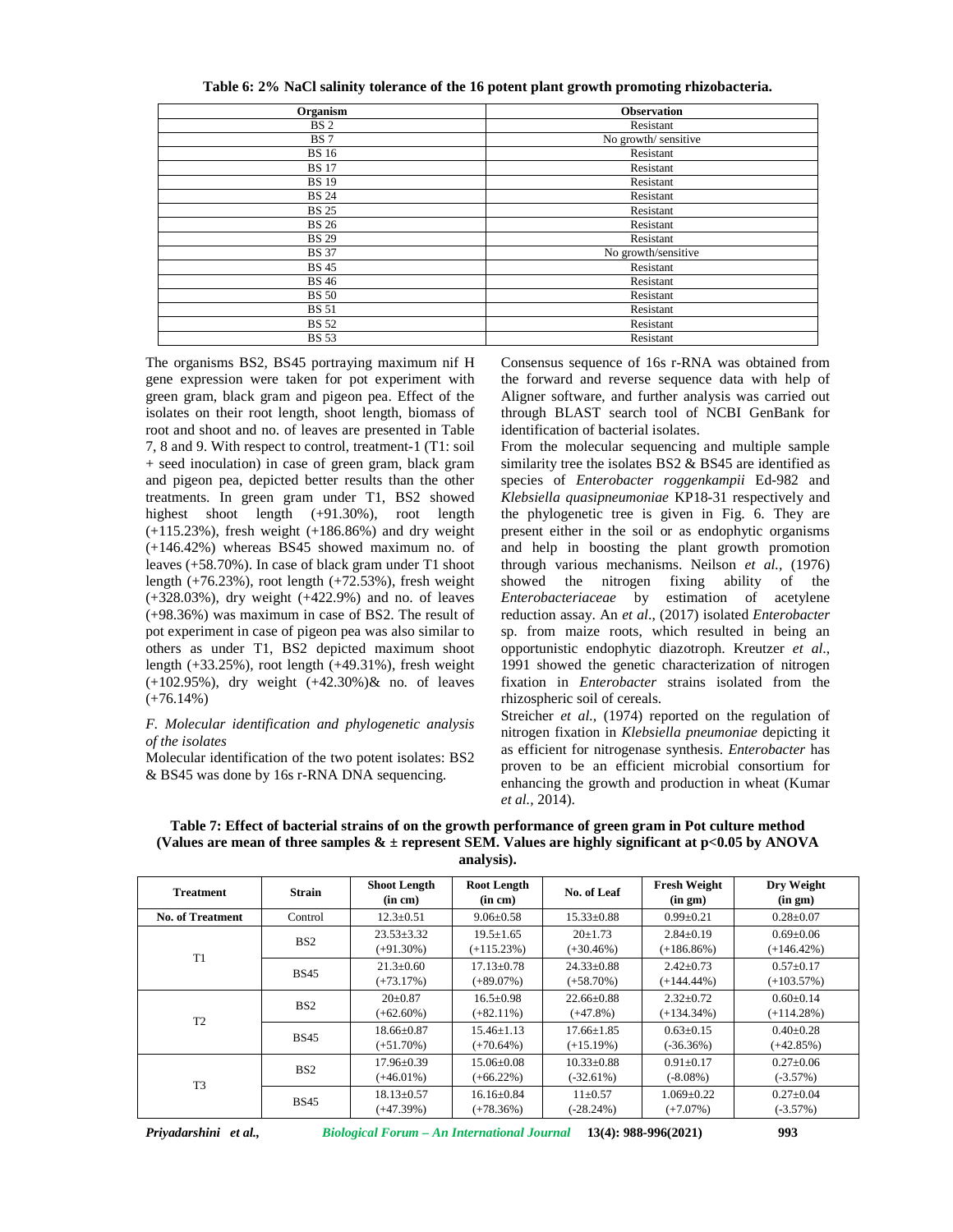| <b>Treatment</b>           | <b>Strain</b>   | <b>Shoot Length</b><br>(cm)      | <b>Root Length</b><br>(cm)       | No. of Leaf                     | <b>Fresh Weight</b><br>(gm)      | Dry Weight<br>(gm)              |
|----------------------------|-----------------|----------------------------------|----------------------------------|---------------------------------|----------------------------------|---------------------------------|
| No. of<br><b>Treatment</b> | Control         | $17+0.79$                        | $14.2 \pm 0.83$                  | $18.3 \pm 1.76$                 | $2.64 \pm 0.53$                  | $0.96 \pm 0.24$                 |
|                            | BS <sub>2</sub> | $29.96 \pm 3.49$<br>$(+76.23%)$  | $24.5 \pm 1.82$<br>$(+72.53%)$   | $36.3 \pm 0.33$<br>$(+98.36%)$  | $11.3 \pm 0.51$<br>$(+328.03\%)$ | $5.02 \pm 0.19$<br>$(+422.9\%)$ |
| <b>T1</b>                  | <b>BS45</b>     | $29.8 \pm 0.80$<br>$(+75.29\%)$  | $22.5 \pm 0.72$<br>$(+58.45%)$   | $31.3 \pm 4.05$<br>$(+71.03\%)$ | $8.09 \pm 2.14$<br>$(+206.4\%)$  | $4.00 \pm 1.41$<br>$(+316.6%)$  |
| <b>T2</b>                  | BS <sub>2</sub> | $18.93 \pm 1.22$<br>$(+11.35%)$  | $19.4 \pm 1.45$<br>$(+36.61\%)$  | $26.6 \pm 2.90$<br>$(+45.35%)$  | $2.55 \pm 0.46$ (-<br>$3.4\%$ )  | $0.71 \pm 0.15$ (-<br>73.9%)    |
|                            | <b>BS45</b>     | $25.83 \pm 0.98$<br>$(+51.94\%)$ | $19.76 \pm 1.02$<br>$(+39.15%)$  | $26 \pm 3.60$<br>$(+42.07\%)$   | $5.50 \pm 0.63$<br>$(+108.3\%)$  | $2.16 \pm 0.32$<br>$(+125%)$    |
| T <sub>3</sub>             | BS <sub>2</sub> | $25.13 \pm 3.03$<br>$(+47.82%)$  | $19.03 \pm 0.99$<br>$(+34.01\%)$ | $26.6 \pm 1.76$<br>$(+45.35%)$  | $6.49 \pm 2.21$<br>$(+145.8\%)$  | $2.24 \pm 0.80$<br>$(+133.3\%)$ |
|                            | <b>BS45</b>     | $27.93 \pm 0.37$<br>$(+64.2\%)$  | $20.13 \pm 1.14$<br>$(+41.76%)$  | $25.3 \pm 0.66$<br>$(+38.25%)$  | $6.28 \pm 0.79$<br>$(+137.8%)$   | $1.79 \pm 0.42$<br>$(+86.4\%)$  |

**Table 8: Effect of bacterial strains on the growth performance of black gram in different treatment (Values are mean of three samples & ± represent SEM. Values are highly significant at p<0.05 by ANOVA analysis).**

**Table 9: Effect of different bacterial strains on growth performance of Pigeon pea. (Values are mean of three** samples  $\&$  ± represent SEM. Values are highly significant at p<0.05 by ANOVA analysis).

| <b>Treatment</b> | <b>Strain</b>  | <b>Shoot Length</b><br>(in cm) | <b>Root Length</b><br>(in cm) | No. of Leaf      | <b>Fresh Weight</b><br>(in gm) | Dry Weight<br>(in gm) |
|------------------|----------------|--------------------------------|-------------------------------|------------------|--------------------------------|-----------------------|
|                  | <b>Control</b> | $16.96 \pm 0.02$               | $5.13 \pm 0.34$               | $7 + 0.57$       | $0.169 \pm 0.0008$             | $0.052 \pm 0.002$     |
|                  | BS2            | $22.6 \pm 1.25$                | $7.66 \pm 0.28$               | $12.33 \pm 0.88$ | $0.343 + 0.035$                | $0.074 + 0.003$       |
| <b>T1</b>        |                | $(+33.25%)$                    | $(+49.31\%)$                  | $(+76.14\%)$     | $(+102.95%)$                   | $(+42.30\%)$          |
|                  | <b>BS45</b>    | $20.83 \pm 0.28$               | $6.58 \pm 0.40$               | $11.66 \pm 0.88$ | $0.245 \pm 0.0008$             | $0.069 \pm 0.005$     |
|                  |                | $(+22.81\%)$                   | $(+28.26%)$                   | $(+66.57%)$      | $(+44.97\%)$                   | $(+32.69\%)$          |
|                  | BS2            | $19.90 \pm 0.20$               | $5.6 \pm 0.30$                | $10.33 \pm 0.88$ | $0.234 \pm 0.061$              | $0.060 \pm 0.005$     |
| <b>T2</b>        |                | $(+17.33%)$                    | $(+9.16%)$                    | $(+47.57%)$      | $(+38.46%)$                    | $(+15.38\%)$          |
|                  | <b>BS45</b>    | $18.93 \pm 1.03$               | $4.23 \pm 0.14$               | $6.66 \pm 1.46$  | $0.194 \pm 0.004$              | $0.055 \pm 0.018$     |
|                  |                | $(+11.61\%)$                   | $(-17.54\%)$                  | $(-4.85%)$       | $(+14.7\%)$                    | $(+5.76%)$            |
|                  |                | $18.96 \pm 0.03$               | $5.56 \pm 0.34$               | $11+1.16$        | $0.240 + 0.009$                | $0.062 + 0.003$       |
| T3               | BS2            | $(+11.79%)$                    | $(+8.38\%)$                   | $(+57.14\%)$     | $(+42.01\%)$                   | $(+19.23%)$           |
|                  | <b>BS45</b>    | $15.0 \pm 0.11$                | $6.30\pm0.37$                 | $5.66 \pm 1.20$  | $0.193 \pm 0.005$              | $0.056 \pm 0.004$     |
|                  |                | $(-11.55%)$                    | $(+22.80\%)$                  | $(-19.14%)$      | $(+14.20\%)$                   | $(+7.69\%)$           |



*Priyadarshini et al., Biological Forum – An International Journal* **13(4): 988-996(2021) 994**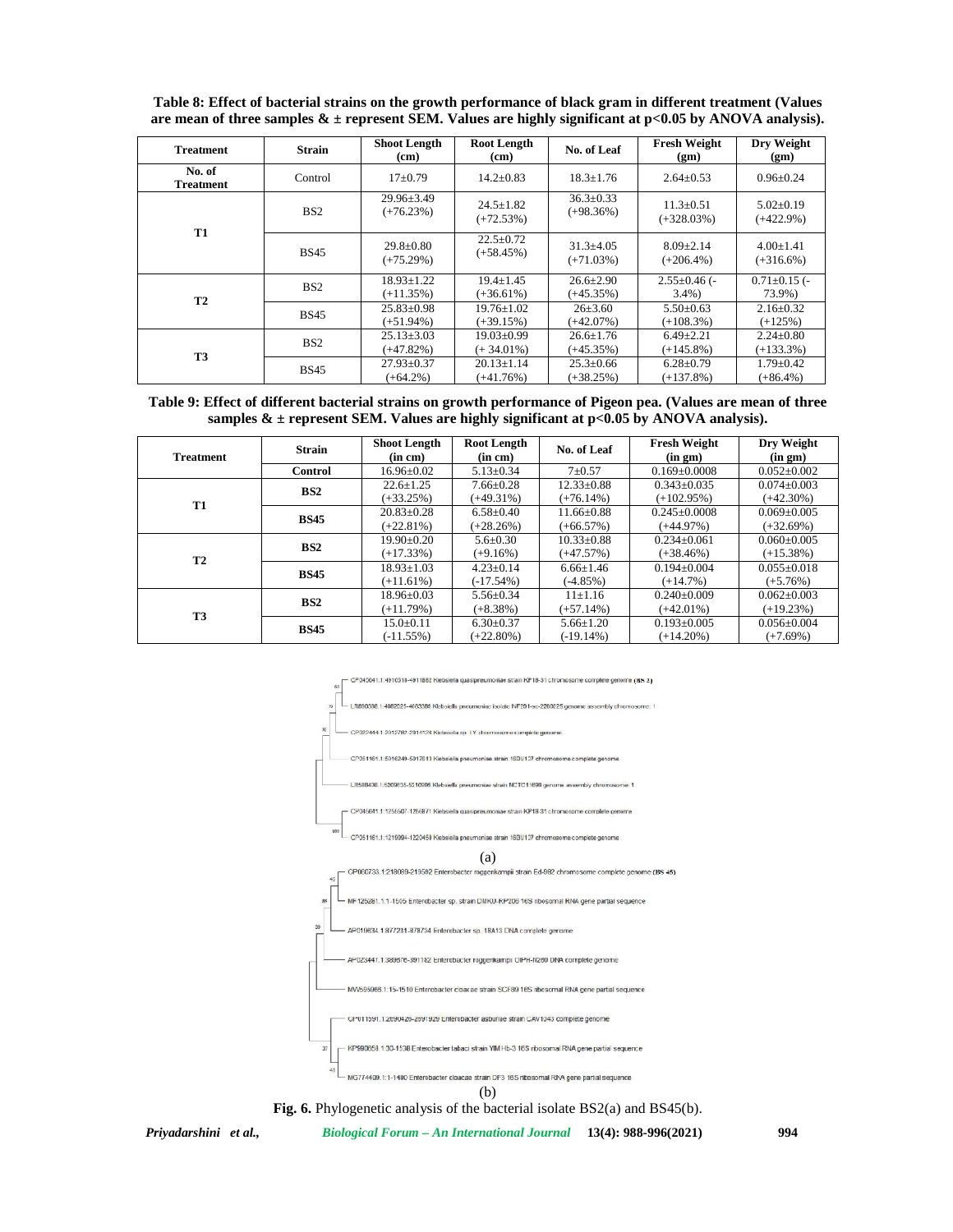# **CONCLUSION**

In this study, the role of *Enterobacter roggenkampii* and *Klebsiella quasipneumoniae* were found to be ameliorative under *in-vitro* pot culture applications where, a considerable enhancement of plant growth was observed in all the three legume crops. Therefore, the use of these plant growth promoting rhizobacterial strains as biofertilizer can be considered as a novel approach in replacing chemical fertilizers for attaining sustainable agriculture.

**Acknowledgements.** We sincerely acknowledge financial assistance by Department of Science and Technology, Government Of India through DST-Inspire Fellowship.

**Conflict of Interest.** There was no conflict of interest among the authors while contributing to the manuscript.

# **REFERENCES**

- Ahemad, M. and Kibret, M. (2014). Mechanisms and Applications of Plant Growth Promoting Rhizobacteria: Current Perspective. *Journal of King Saud University-Science, 26*(1): 1-20.
- Ahmad, F., Ahmad, I., and Khan, M.S. (2008). Screening of free-living rhizobacteria for their multiple plant growth promoting activities. *Microbial. Res., 163*: 173-181.
- An, Q., Dong,Y., Wang, W., Li, Y. and Li, J. (2007). Constitutive Expression of the NifA Gene Activates Associative Nitrogen Fixation of *Enterobacter Gergoviae* 57-7, An Opportunistic Endophytic Diazotroph. *Journal of Applied Microbiology, 103*(3): 613-620.
- Backer, R., Rokem, J. S., Ilangumaran, G., Lamont, J., Praslickova, D., Ricci, E., Subramanian, S. and Smith, D. L. (2018). Plant Growth-Promoting Rhizobacteria: context, mechanisms of action, and roadmap to commercialization of biostimulants for sustainable agriculture. *Frontiers Plant Science, 9*: 1473.
- Bhattacharyya, P., and Jha, D. K. (2012). Plant Growth- Promoting Rhizobacteria PGPR: Emergence In Agriculture. *World J. Microbiol. Biotechnol*., *28*: 1327-1350.
- Bohlool, B. B., Ladha, J. K., Garrity, D. P. and George, T. (1992). Biological nitrogen fixation for sustainable agriculture: A Perspective. *Plant and Soil, 141*(1-2): 1-11.
- Burris, R. H. and Roberts, G. P. (1993). Biological Nitrogen Fixation. *Annual Review of Nutrition, 13*(1): 317-335.
- Enebe, M. C. and Babalola, O. O. (2018). The influence of plant growth-promoting rhizobacteria in plant tolerance to abiotic stress: a survival strategy. *Applied microbiology and biotechnology, 102*: 7821–7835.
- Goswami, D., Thakker, J. N. and Dhandhukia, P. C. (2016). portraying mechanics of plant growth promoting rhizobacteria PGPR: A Review. *Cogent Food and Agriculture, 2*: 1.
- Gupta, A., Gopal, M. and Tilak, K. V. (2000). Mechanism of plant growth promotion by rhizobacteria. *Indian J. Exp. Biol., 38*: 856-862.
- Hoda, A., Rajkhowa, P. and Gulati, A. (2017). Working Paper 337: Transforming Agriculture in Odisha: Sources and Drivers of Agriculture Growth. New Delhi: Indian Council for Research on International Economic Relations.
- Hoffman, B. M., Lukoyanov, D., Yang, Z. Y., Dean, D. R. and Seefeldt, L. C. (2014). Mechanism of Nitrogen Fixation by Nitrogenase: The Next Stage. *Chem. Rev*., *114*(8), 4041-4062.
- Holt, J., Krieg, N., Sneath, P., Staley, J. and Williams, S. (1994). Bergey's manual of determinative bacteriology. *Williamson And Wilkins.*
- Islam, S., Akanda, A. M., Prova, A., Islam, M. T. and Hossain, M. M. (2016). Isolation and identification of plant growth promoting rhizobacteria and their effect on plant growth promotion and disease suppression. *Frontiers Microbiology, 6*: 1360.
- Kreutzer, R., Steibl, H. D., Dayananda, S., Dippe, R., Halda, L., Buck, M. and Klingmüller, W. (1991). Genetic characterization of nitrogen fixation in enterobacter strains from the rhizosphere of cereals. *In Nitrogen Fixation, Springer:* 25-36.
- Kumar, U., Kaviraj, M., Panneerselvam, P., Priya, H., Chakraborty, K., Swain, P., Chatterjee, S.N., Sharma, S. G., Nayak, P. K. and Nayak, A. K. (2019). Ascorbic Acid formulation for survivability and diazotrophic efficacy of *Azotobacter chroococcum* Avi2 (MCC 3432) under hydrogen peroxide stress and its role in plant growth promotion in rice (*Oryza sativa* L.). *Plant Physiol. Biochem., 139*: 419-427.
- Kumar, A., Maurya, B. R. and Raghuwanshi, R. (2014). Isolation and characterization of PGPR and their effect on growth, yield and nutrient content in wheat (*Triticum aestivum* L.). *Biocatalysis and Agricultural Biotechnology*, *3*(4): 121-128.
- Lin, B., Liu, J., Zhang, X., Weng, C. and Lin, Z. (2021). The flora compositions of nitrogen-fixing bacteria and the differential expression of nif H Gene In *Pennisetum giganteum* z.x. lin Roots. *Biomed Research International*.
- Loper, J. E. and Henkels, M. D. (1997). Availability of iron to *P. flouroscence* In rhizospheric and bulk soil evaluated with an ice nucleation reporter gene. *Appl. Env. Microbial*., *63*: 99-105.
- Nayak, S. K. and Mishra, B. B. (2012). Antimicrobial activity of *Bacillus* Sp. metabolites extracted in polarity gradient based solvent system against *T. Mentagrophytes*, a dermatophyte. *The Ecoscan*., *6*(1- 2): 57-60.
- Nayak, S. K. and Mishra, B. B. (2014). Antimycotic activity of acidophilic bacteria from acid soil of Odisha against some phytopathogens. *Journal of Pure and Applied Microbiology, 8*(3), 2417-2424.
- Neilson, A. H. and Sparell, L. (1976). Acetylene reduction (nitrogen fixation) by *Enterobacteriaceae* isolated from paper mill process waters. *Applied and Environmental Microbiology, 32*(2): 197-205.
- Neina, D. (2019). The role of Soil pH in plant nutrition and soil remediation. *Applied and Environmental Soil Science, 9*.
- Ngomle, S., Bhattacharya, P. M., Roy, A. and Ambesh, B. S. (2014). Isolation and screening of phosphate solubilising bacteria from different crop rhizosphere. *The Ecoscan., 6*: 505-509.
- Pahari, A., Pradhan, A., Nayak, S. K. and Mishra, B. B. (2017). Bacterial siderophore as a Plant Growth Promoter by, Microbial Biotechnology: Application in Agriculture and Environment. *Springer-Nature group*, *1*: 163-180.
- Pahari, A., Pradhan, A., Priyadarshini, S., Nayak, S. K. and Mishra, B. B. (2017). Isolation and characterization of plant growth promoting rhizobacteria from coastal region and their effect on different vegetables. *International Journal of Science, Environment And Technology, 6*(5): 3002-3010.
- Pahari, A., Pradhan, A., Nayak, S. K. and Mishra, B. B. (2020). Plant Growth Promoting Rhizobacteria: Prospects and Application. *Frontiers In Soil and*